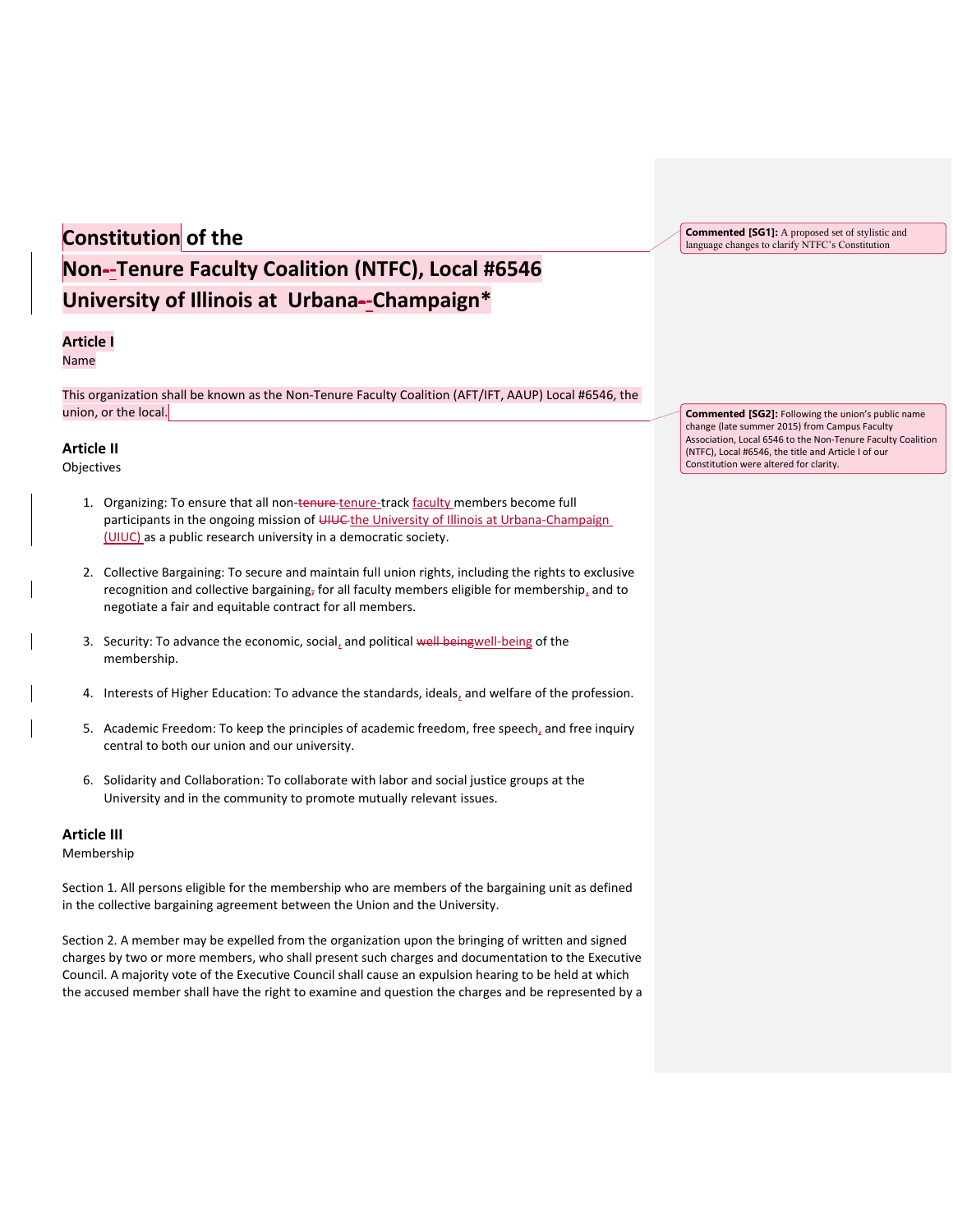person of their choice. At the conclusion of the hearing, a two-thirdstwo thirds vote of the Executive Council shall be required for expulsion. A person who has been expelled from the organization, may appeal the decision of the Executive Council to the General Membership by requesting a vote at their next meeting. A simple majority of the members voting shall be sufficient to overrule the decision of the Executive Council to expel.

# **Article IV**

Organizational Structure

The organization shall be made up of:

Section\_1. The Executive Council

- a) The Executive Council shall consist of elected officers, including President; Vice President; Secretary; Treasurer; Chief Steward; Bargaining Chair; Grievance Chair; and Communications Chair.
- b) At--large members may be appointed by the President upon approval by the Council and will not have voting privileges.

Section 2. The Steward's Stewards Council. The Stewards Council shall consist of stewards elected by the membership as outlined in Article IX and under the leadership of the Chief Steward as described in Article V: Section 8.

Section 3. General Membership. The general membership is the voting body of the organization. They shall elect officers of the Executive Council in general elections and representative stewards Stewards in college--level elections.

# **Article V**

Duties of officers

Section 1. The President shall:

- a) be the presiding officer at all meetings of the Executive Council and of the General Membership;
- b) be the principal executive officer of the organization;
- c) receive reports and respond to correspondence for the organization;
- d) supervise all employees of the organization;
- e) be one of the responsible financial officers of the organization and be authorized to co-sign financial instruments and make regular and usual disbursements of funds;
- f) represent the organization before bodies of the employer, executive, and legislative officials;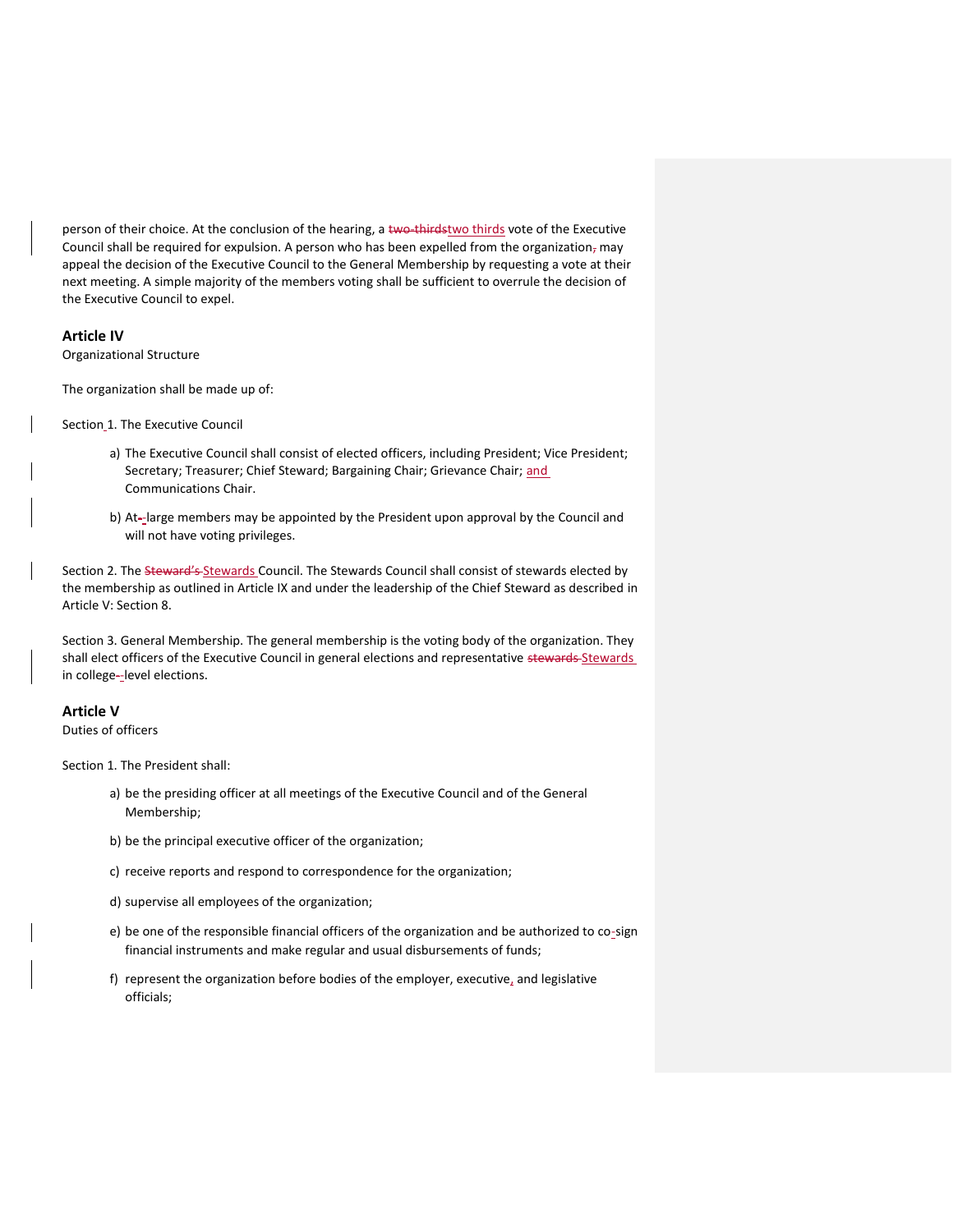- g) represent, in coordination with other EC members, the organization before the public, community organizations, and the news media; and
- h) be able to delegate the responsibilities of the office except where otherwise specified by the Constitution.

Section 2. The Vice President shall:

- a) assume the duties of the President in the event of the absence or illness of the President;
- b) oversee the work of and receive regular reports from the Stewards Council;
- c) shall be a standing member of the Stewards Council and all standing committees;
- d) perform other duties as delegated by the President or assigned by the Executive Council; and
- e) co-sign financial instruments in the absence of the President or Treasurer.

Section 3. The Secretary shall:

- a) maintain the non-financial files and records of the organization;
- b) maintain accurate records of membership, copies of membership cards, and report such rosters, along with changes to membership, to the AFT/IFT and AAUP , IFT, and AFT;
- c) be the custodian of the seal and charter of the organization;
- d) record or delegate the recording of accurate minutes of meetings of the membership, the Executive Council, and the Steward's Council, which shall be kept in a secure place and be available for reference and dissemination;
- e) assist the President in handling the correspondence of the organization in coordination with the Communications Chair and Communications Committee;
- f) oversee the work of, and receive and certify the reports of, the Elections Committee;
- g) perform other duties as delegated by the President or assigned by the Executive Council; and
- h) perform duties of the office as required by the Labor--Management Reporting and Disclosure Act (LMRDA).

Section 4. The Treasurer shall:

- a) receive, record, and deposit all dues monies and other income in the name of the organization;
- b) maintain accurate membership records for the purpose of documenting dues collection and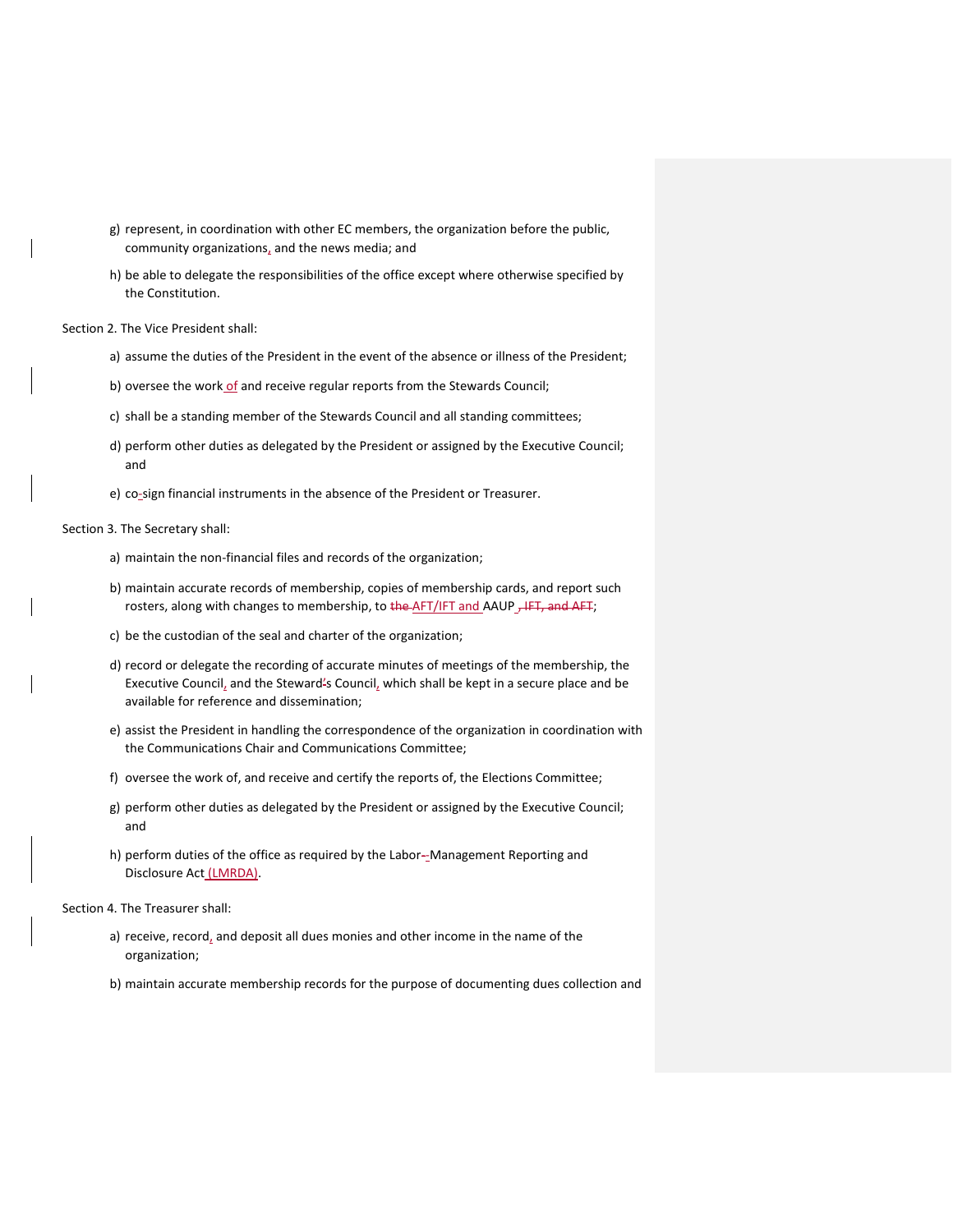#### payment;

- c) issue membership cards and notices of delinquency;
- d) be one of the responsible financial officers of the organization and be authorized to co-sign financial instruments and make regular and usual disbursements of funds;
- e) maintain all financial records of the organization;
- f) prepare a financial review in accordance with  $AFT<sub>-</sub>/IFT<sub>-</sub>$  and AAUP rules and guidelines, and present review to Executive Council, or a committee appointed by the Executive Council, and present final review to membership at a general membership meeting and later transmit approved review to the **AFT/IFT and AAUP IFT-AFT-AAUP**;
- g) transmit per--capita payments on a regular basis to the Secretary--Treasurer of the American Federation of Teachers and similar officers of all other bodies with which the organization is affiliated;
- h) oversee the work of and receive reports from the Finance Committee;
- i) perform other duties as delegated by the President or assigned by the Executive Council; and
- j) perform duties of the office as required by the Labor--Management Reporting and Disclosure Act *(LMRDA)* and by the guidelines developed by the AFT/IFT.
- Section 5. Bargaining Committee Chair shall:
	- a) coordinate the general operations of the Bargaining Committee;
	- b) act as a member of the Negotiating Team during bargaining (but is not automatically appointed as Lead Negotiator); and
	- c) inform the Executive Council of Bargaining Committee activities and submit committee reports to the Executive Council.
- Section 6. Grievance Committee Chair shall:
	- a) coordinate the general operations of the Grievance Committee;
	- b) speak on behalf of the Grievance Committee and represent the union to the employer for the purposes of filing and resolving grievances; and
	- c) inform the Executive Council of ongoing grievances and pending appeals of grievance procedures.
- Section 7. Communications and Publications Committee Chair shall:
	- a) coordinate the general operations of the Communications and Publications Committee;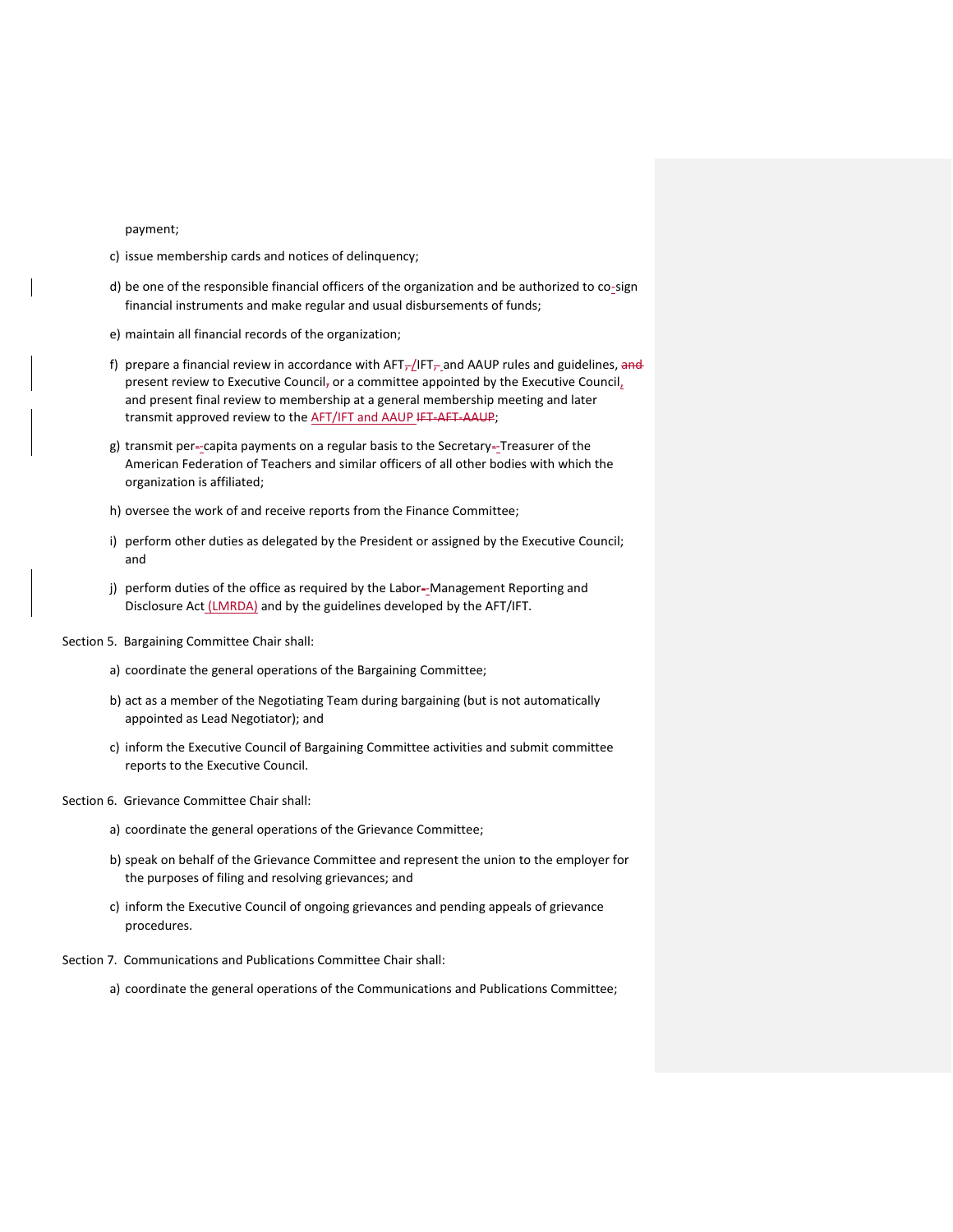b) keep the Executive Council apprised of significant external and internal communication; and

c) submit committee report(s) to the Executive Council.

Section 8. The Chief Steward shall:

- a) coordinate the general operations of the Stewards Council;
- b) bring proposals for referenda, amendments to the Constitution, and actions generated within the Council at the behest of or on behalf of the membership for consideration of the Executive Council; and
- c) submit committee report(s) to the Executive Council.

# **Article VI**

Election of Officers

Section 1. Elections shall be conducted in accordance with the AFT/IFT<sub>t</sub>, and AAUP Constitutions and the standards set out by the Labor--Management Reporting and Disclosure Act (LMRDA).

Section 2. Except for the initial election, elections for officers shall be held in April of each year. The term of office for each officer shall be one year. The organization shall elect the following officers:

- a) President
- b) Vice President
- c) Secretary
- d) Treasurer
- e) Bargaining Committee Chair
- f) Grievance Committee Chair
- g) Communications and Publications Committee Chair

Section 3. Eligibility for Office. Except for the initial election, in order to be eligible for office, a person must be a member of the organization in good standing for a period of six (6) months prior to the date of the election. Officers shall not serve more than two  $(32)$  consecutive terms in the same office.

Section 4. The Elections Committee shall conduct all elections and referenda of the organization.

- a) With the exception of the first election, the Elections Committee shall consist of three members in good standing selected by the Steward's Council.
- b) Any member of the Elections Committee nominated for or seeking office must vacate his or her position and be replaced by a member chosen by the Steward's Council.
- c) Members of the Elections Committee are prohibited from campaigning for any member during their time on the committee.

**Commented [SG3]:** Resolved to the lesser amount.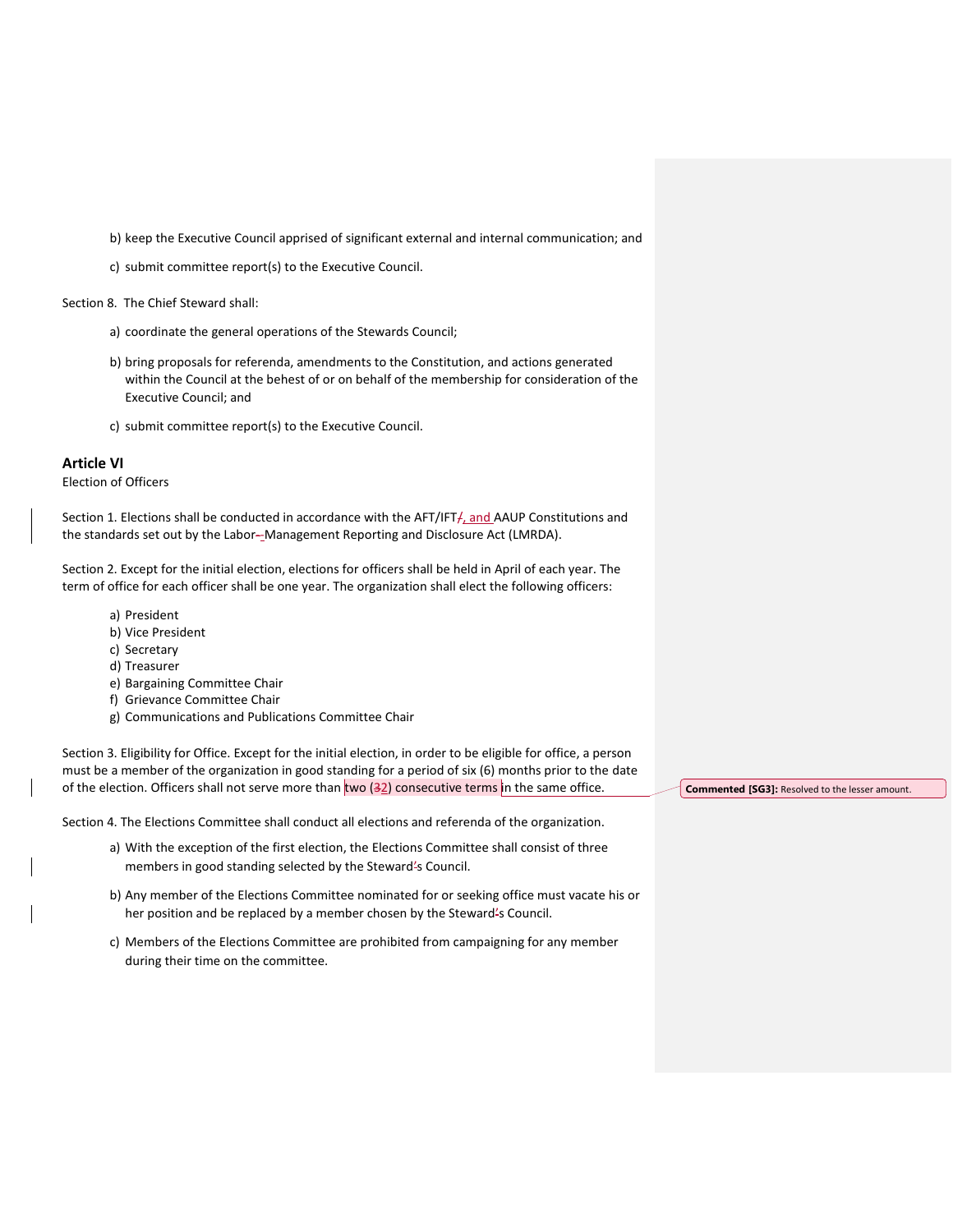#### Section 5. Nominations

- a) Except for the initial election, forty--five (45) days prior to the date of the election, the Elections Committee shall notify all members of the opening of nominations for officers, the offices to be filled, and the date and method of the election.
- b) Members may nominate any qualifying member, and may self--nominate for any elected position. Nominations must be submitted no later than thirty (30) days following the notice of the opening of nominations.
- c) Members nominated to run for office must affirmatively accept their nomination either in person or in writing no later than seven (7) days prior to the date of the election.
- d) Nominations can be made in writing or in person.
- e) The Elections Committee shall determine whether the nominations were timely and if the nominees are eligible for the offices they seek.
- f) Notice of call for nominations shall be provided to each member at east fifteen (715) days prior to the start of nomination period. Notice of the opening of the nomination period and of the election itself may be included in one notification.

Section 6. At least fifteen (15) days prior to the election, the Election Committee shall notify all members of the election date and the candidates for office. When possible and practicable, this announcement will be made at the start of the nomination period, forty--five (45) days prior to election.

#### Section 7. Election Procedures

a) If a mail ballot is used:

The Elections Committee shall prepare and send ballots by U.S. Mail to all members in good  $\leftarrow$ standing for the preceding sixty (60) days, in such manner as to ensure the secrecy of the ballot, no later than ten (10) days following the close of nominations. The period between the mailing and return date for the ballots shall be no fewer than twenty (20) calendar days.

b) If polls are used:

No later than ten (10) days following the close of nominations, the Elections Committee shall set up polling locations at reasonable times and reasonable places and allow all members in good standing for the preceding sixty (60) days to vote in such manner as to ensure the secrecy of the ballot. Such time and places shall be announced prior to nominations.

c) If electronic voting procedures are used:

With the assistance of the Elections Committee, the Election shall be conducted by a

**Commented [SG4]:** Resolved to the greater number

**Formatted:** Indent: Left: 0.75"

**Formatted:** Indent: Left: 0.75"

**Formatted:** Indent: Left: 0.75"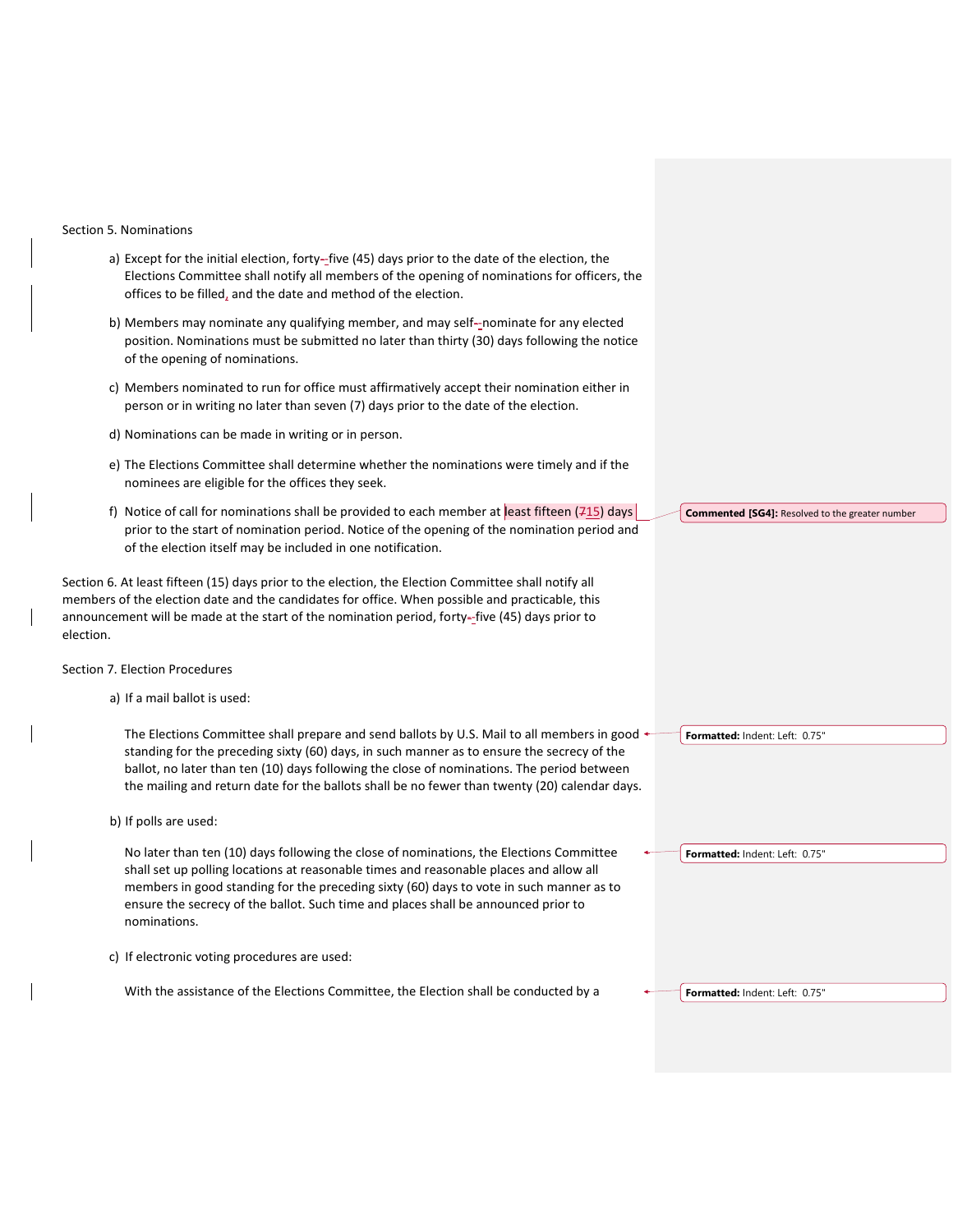responsible third party provider that can guarantee the anonymity of voters. All members in good standing for the preceding sixty (60) days shall have no fewer than seven (7) days to submit their vote. The third-third-party provider will report the results to the Election Committee.

Section 8. The ballots shall be tabulated by the Elections Committee, and a plurality of the ballots cast shall determine the outcome of the election, with the candidate in each category to receive the greatest number of votes elected.

Section 9. Challenges and objections to the election must be submitted in writing, with a statement of supporting reasons that includes specific facts as well as any documentation, to the Elections Committee within five (5) days of the count. The Elections Committee shall issue its written opinion regarding the objections no later than ten (10) days after receipt of such objections.

Section 10. The election results will be published and distributed to the membership within thirty days of the count. All elections materials, including the ballots, will be kept in a secure location for one (1) year.

Section 11. Successful candidates shall assume office within thirty (30) days of the conclusion of the election. With the exception of the first election, officers elected to the Executive Council shall take office on or before May 15, upon certification of the results of the election. The term of office for all elected officers shall be one year.

Section 12. In the event that an officer position is not filled in general elections or an elected officer must step down from the position during the course of the term, the Executive Council with the approval of the Stewards Council may fill vacancies in its membership, with the exception of President, until the next general election of officers.

Section 13. A petition, signed by thirty three percent (33%) one third of the membership and alleging constitutional violations, fiduciary breaches or acts clearly detrimental the organization, shall be sufficient to require the Executive Council to vote on whether to conduct a recall election of the officer or officers identified in the petition. Neither those subject to recall nor any Executive Council member signing the petition shall vote on the question of a recall election. If a majority of the Executive Council approves a recall election, the Elections Committee shall supervise the recall election.

# **Article VII**

Executive Council

Section 1. The Executive Council shall meet no less than monthly during each semester and once during the months of June and July. It shall also meet at the call of the President, or at the call of two (2) of its members, or at the call of the Stewards Council. A quorum for the Executive Council will be five (5) members.

Section 2. The Executive Council shall be responsible for adherence to and enforcement of the Constitution and By--Laws of the organization. It shall also initiate, oversee, or revise the program of **Commented [SG5]:** Changed to keep consistent with previous fractional phrasing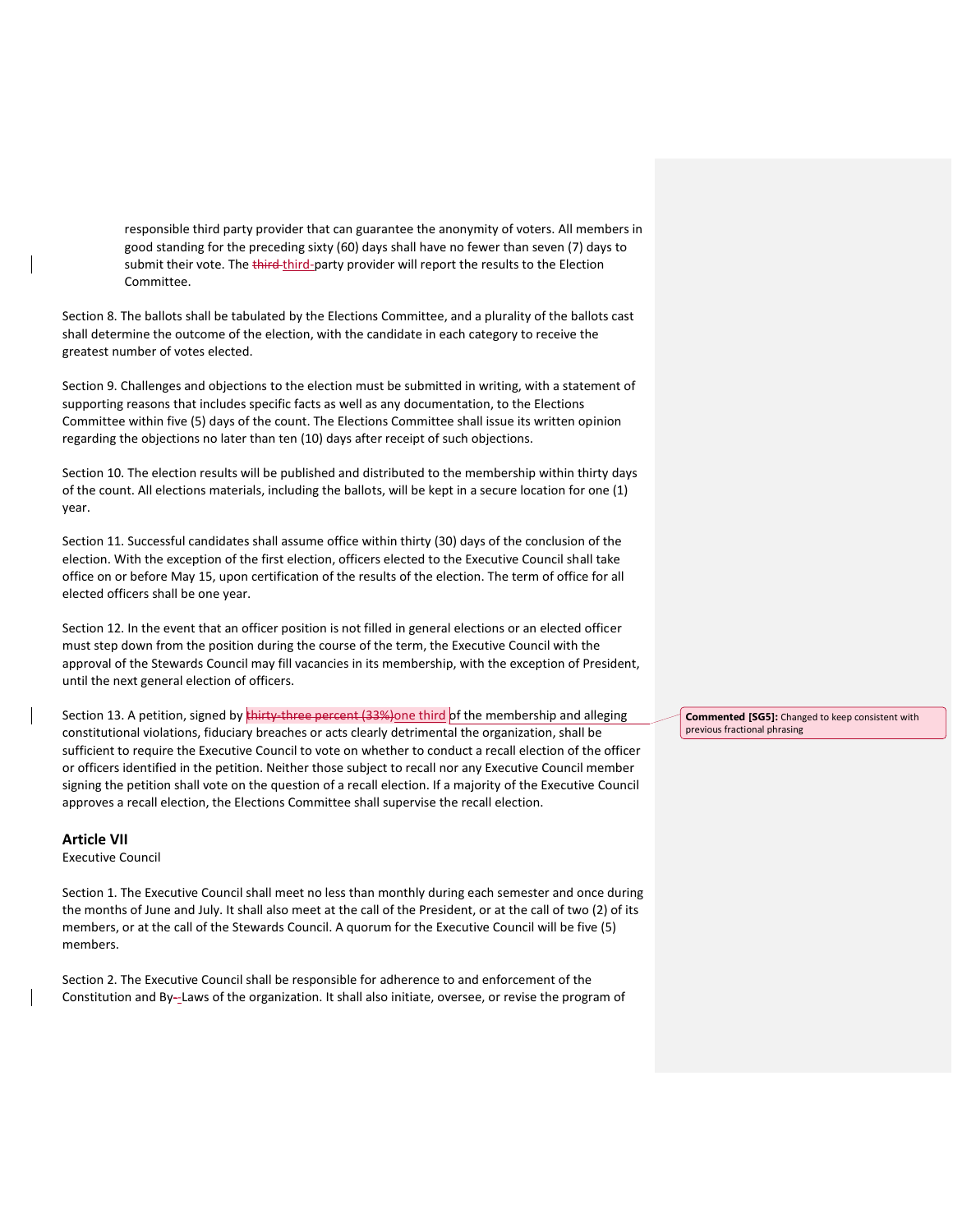the organization and conduct other business of the organization that is within its authority.

Section 3. The Executive Council shall employ all staff of the organization.

Section 4. The Executive Council shall prepare and present for approval to the general membership an annual budget in the month prior to the beginning of the fiscal year.

Section 5. The Executive Council shall make committee reports available to the Stewards Council and the general membership.

Section 6. The Executive Council shall issue an annual report to the Stewards Council and the general membership.

Section 7. The Executive Council shall propose initiatives to the Stewards Council for vote by the membership.

Section 8. The Executive Council shall be empowered to make contracts and incur liabilities including the purchase of services, equipment, and real property; to borrow money; to secure such obligations by mortgage or other instrument; and to otherwise engage in financial transactions to the extent permitted by applicable law or statute. The Executive Council shall have the power to sue, complain, and defend on behalf of the membership.

Section 9. The Executive Council shall establish the expense guidelines of any officer of the organization.

# **Article VIII**

Committees

Section 1. The standing committees of the organization shall be:

- a) Elections;
- b) Bargaining Research;
- c) Grievance;
- d) Communications and Publications;
- e) Solidarity Committee;
- f) Personnel; and
- g) Strike

Section 2. The Executive Council, either on its own initiative, or at the direction of the Stewards Council, may establish special committees. Ad hoc committees and caucuses may be appointed as the need arises, and the appointing body shall determine the powers and duties delegated to said committee.

Section 3. Upon election by the general membership (Grievance Chair, Bargaining Research Chair, Communications Chair) or appointment by the President (all other standing committees) and approval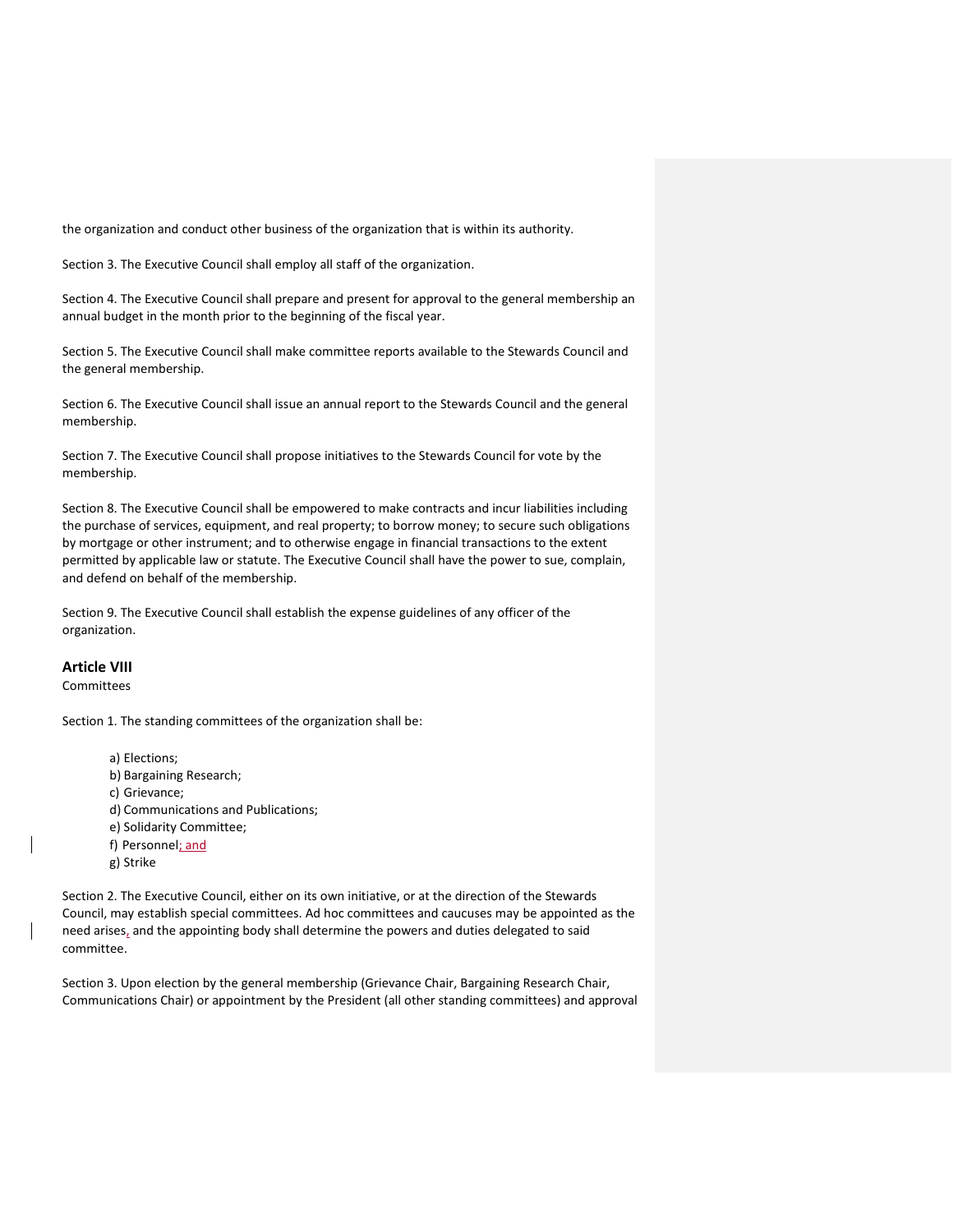by the Executive Council, committee chairs shall be responsible for running and coordinating general operations of each committee and communicating progress and activities to both the Executive Council and the Stewards Council.

Section 4. The Elections Committee shall conduct and supervise all elections of the organization. The Stewards Council shall appoint and convene, as and when necessary, an Election Committee to conduct elections and secret ballots. The Election Committee shall be responsible for publicizing elections, taking nominations, and overseeing voting and vote counting. Officers and candidates may not sit on the Election Committee in the case of Officer elections.

Section 5. Bargaining Research Committee. The purpose of the Bargaining Research Committee is to support the Negotiating Team by collecting data and information on contracts, identifying important issues for members, and drafting contract language.

- a) The Bargaining Research Committee consists of volunteer members.
- b) Negotiating Team (NT): The purpose of the negotiating team is to secure the most equitable contract possible for the bargaining unit through the bargaining process.
- c) The Executive Council will appoint and oversee the Negotiating Team whose members will be chosen from the Bargaining Research Committee.
- d) Bargaining Chair is an automatic member of the  $NT<sub>r<sub>i</sub></sub>$  however, roles within the NT such as Lead Negotiator are to be determined by the NT and overseen by the EC.

# Section 6. Grievance Committee

- a) The primary role of the GC is to assist members in enforcing the current contract.
- b) Grievance committee is empowered to file a grievance on behalf of the union and/or it's bargaining bargaining-unit member(s). Where state or federal law permits, bargaining unit members may file grievances on their own behalf<sub> $\tau$ </sub>; however, such grievance cannot be brought to arbitration. The GC has the authority to resolve all outstanding grievances.
- c) In addition to filing and managing current grievances, the GC shall maintain records of grievances and their disposition; and shall be responsible for the processing of grievances and disputes beyond the immediate work location.
- d) The Grievance Chair shall coordinate general operations of the Grievance Committee.
- e) The other members shall be members in good standing with the union.
- f) Appeals. In the event that the Grievance Committee chooses not to pursue a proposed grievance or alleged contract violation, any affected member may appeal this decision to the Executive Council.

#### **Formatted:** Indent: Left: 0.56", Hanging: 0.19"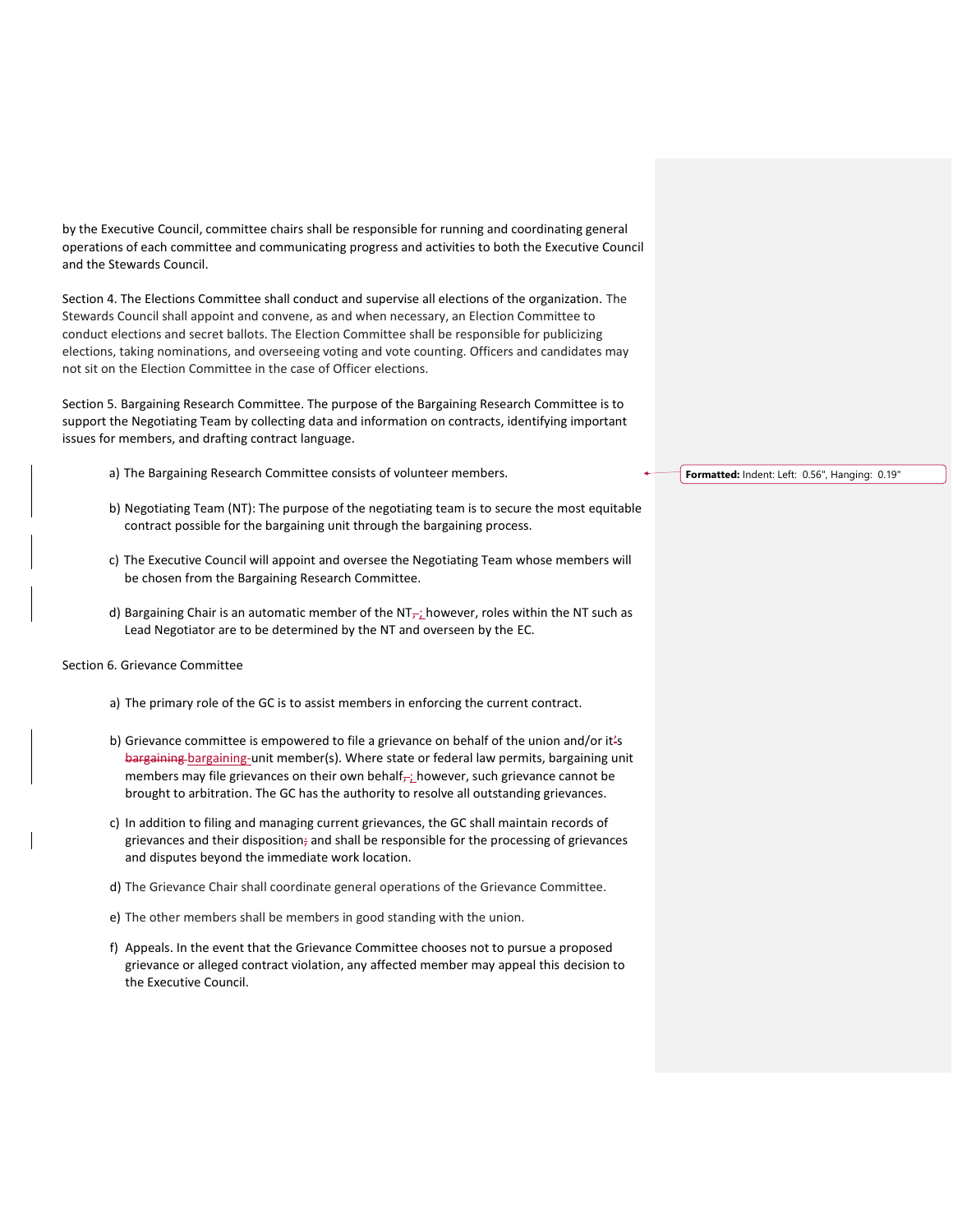- g) In the event that a grievance is denied by the administration at the highest level prior to arbitration, the grievance committee may make a recommendation to the Executive Council to move the grievance to arbitration. In the event that the GC does not recommend a grievance for arbitration, any affected member of said grievance may appeal this decision to the Executive Council. The ability to make appeals is subject to timelines specified in the grievance procedure in the collective bargaining agreement. Only the Executive Council has the authority to move any grievance to arbitration.
- h) Once a grievance has moved to the level of arbitration, the Grievance Committee under the leadership of the Grievance Chair shall have authority to settle or resolve the grievance.

Section 7. Communications and Publications Committee

- a) The Communications and Publications Committee shall design, produce, and distribute regular communication to the membership and other material for the organization as necessary. It shall also consult with the Executive Council concerning external messages. Members of the committee are to be appointed by the chair. The committee may include one (1) non-voting liaison from the historic Campus Faculty Association (non-local 6546) to be appointed by that organization.
- b) The Primary responsibility of the Communications Committee will be the instigation and maintenance of all external communications $\frac{1}{r}$  (i.e., with the press and with the public at large), and of internal communications and messaging within the union and between the union and general membership $_{\tau}$ (i.e., sending messages to the bargaining unit $_{\tau}$  and members), and responding to or directing communications from membership to the appropriate individual, committee, or body within the union.

Section 8. The Solidarity Committee shall convene to collaborate on issues of mutual interest between non-tenure track bargaining unit members and non--bargaining-bargaining-unit liaisons. The primary concern of the Solidarity Committee is to maintain a relationship of cooperation and communication between the union, other faculty and staff on the UIUC campus, and other labor and community organizations.

# Section 9. Strike Committee

- a) The Strike Committee shall be appointed prior to the undertaking of any industrial action by the CFA-NTFC local-Local #6546.
- b) The Strike Committee shall be appointed during the same motion approving the taking of said action and shall include the Executive Council. Members of the Strike Committee are subject to the same standards and method of recall as other elected officers of the union.
- c) Strike committees shall assume executive control of such aspects of union activity, including powers delegated by this constitution to the Executive Council and Stewards Council, as are deemed necessary for the successful operation of the action. Such powers may be enumerated in the motion appointing the committee, or may be delegated by a later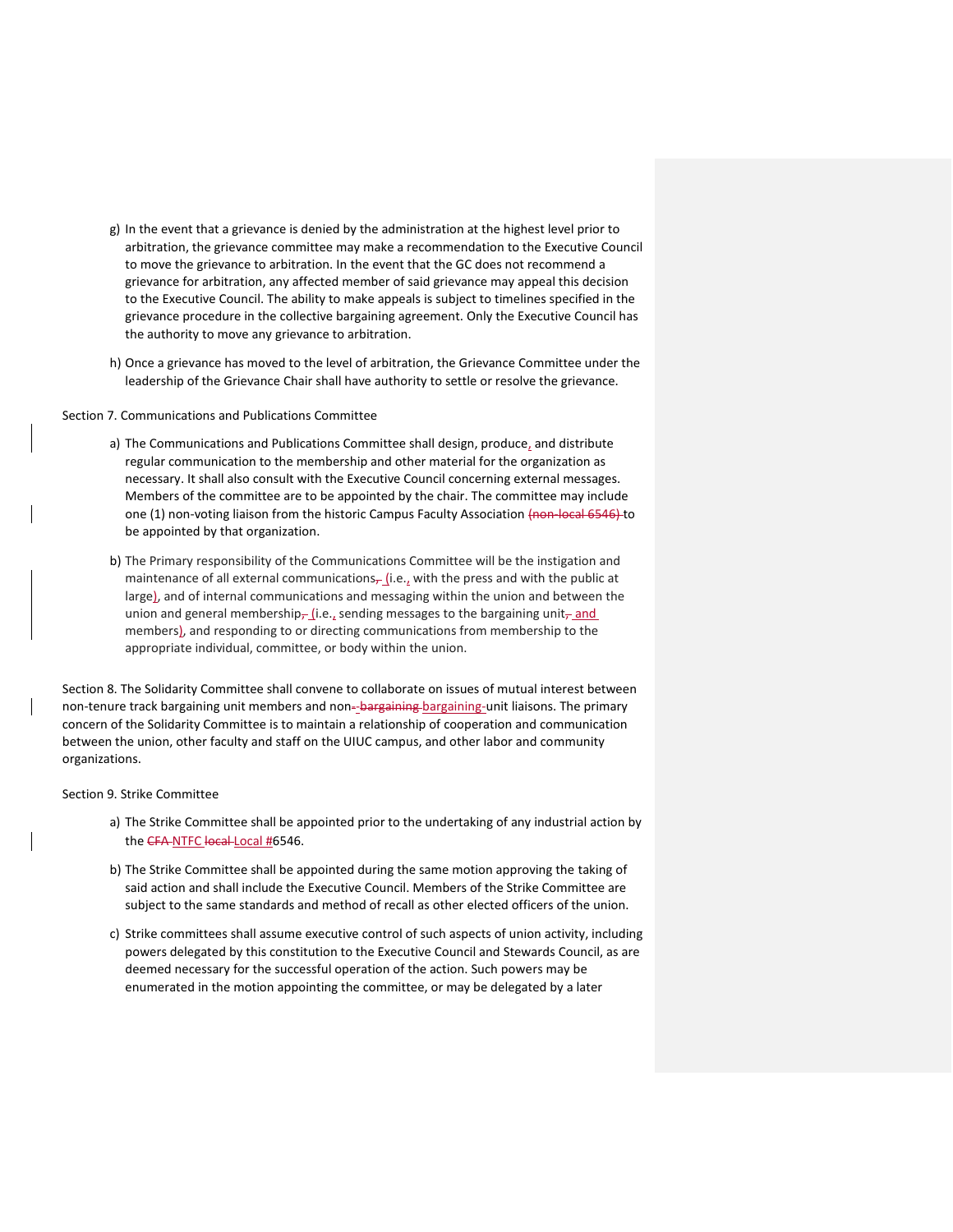motion, or by a decision of the EC or SC as appropriate.

d) Once appointed, membership must follow the directives of the Strike Committee during the operation of a strike.

Section 10. Personnel Committee

- a) The primary responsibility of the personnel committee is the hiring and firing of all union staff.
- b) The personnel committee will also be responsible for establishing the terms of employment for all union staff, including, but not limited to, wages and benefits.
- c) As the need arises the Executive Council shall convene the Personnel Committee. It shall consist of the President, Vice- President, Chief Steward, two members elected by the Stewards Council, and one member of current staff when applicable and when no conflict of interest exists.
- d) Decisions of hiring, firing, or terms of employment shall in no way discriminate on the basis of race, creed, color, national origin, citizenship, sex, gender, sexual orientation, religion, disability, marital/parental status, native language or dialect, international or local organization affiliation, or status as a veteran.
- e) In the event that CFA NTFC staff form a union, the Personnel Committee will serve as the contract bargaining committee and will work with staff to negotiate and renew collective bargaining agreements.

### **Article IX**

Stewards Council

Section 1. The legislative power of the organization shall be vested in the Stewards Council, which shall consist of members of the organization elected within individual colleges as outlined in Article X.

Section 2. The Stewards Council shall meet at least two (2) times during both fall and spring academic semesters.

Section 3. The Stewards Council shall have authority to:

- a) establish the policies and procedures of the organization;
- b) develop and promote organizing and educational programs and materials for Stewards and membership;
- c) receive and review the reports of the President, Executive Council, and the Committees;
- d) review and approve the budget submitted by the Executive Council prior to vote by general membership;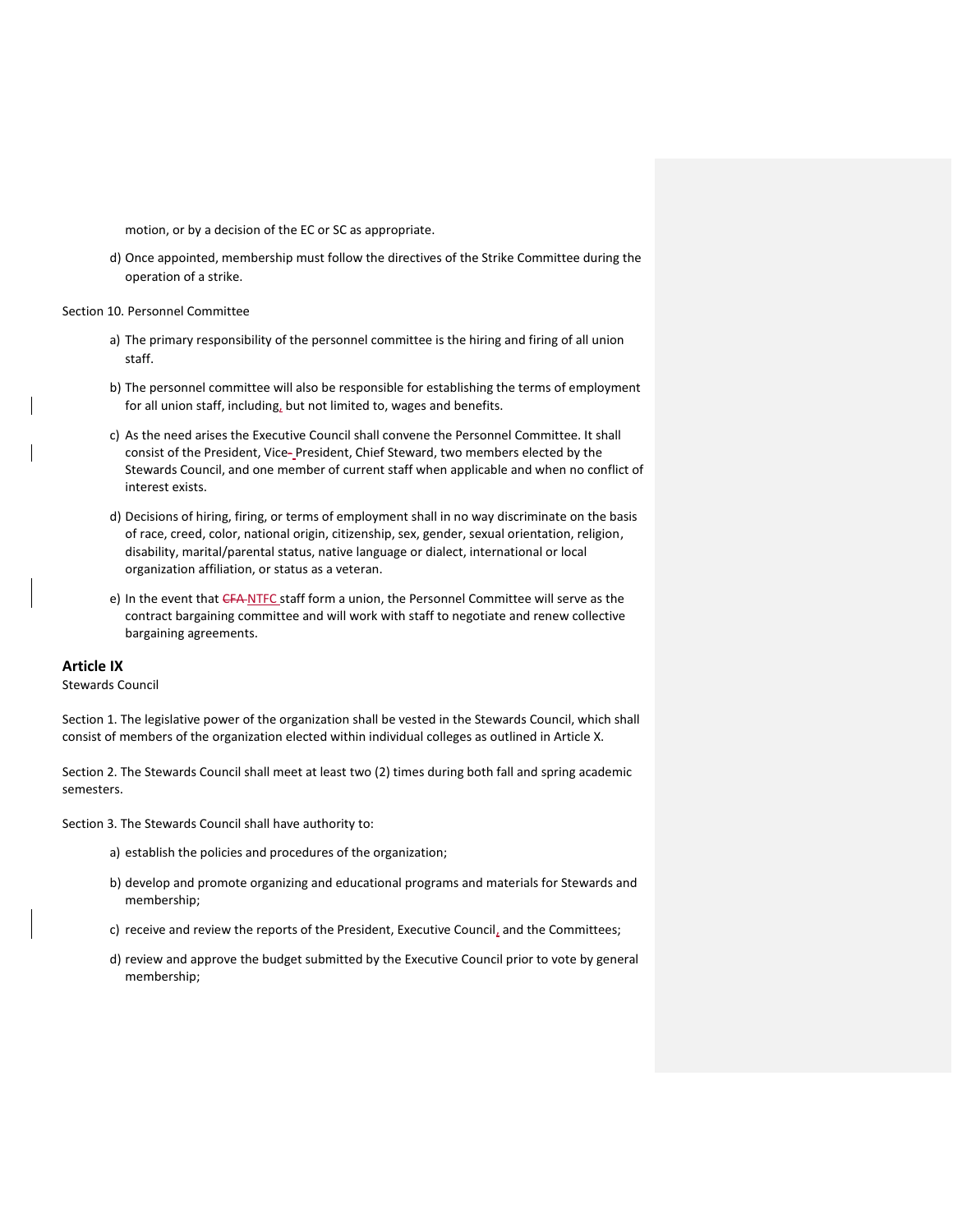e) create subcommittees and caucuses as deemed necessary;

f) elect Stewards Chair;

g) write its own by-laws to govern its internal operations; and

h) initiate and take other such actions as the body deems necessary.

Section 4. The Vice President shall be the presiding officer of the Stewards Council but may vote only in the event of a tie.

**Article X**

**Stewards** 

Section 1. Each college represented in the bargaining unit shall be entitled to at least one (1) steward elected by the membership within that college. For those colleges with more than 10 members, members may, in addition, elect one additional steward for every ten (10) additional members within that college. All efforts will be made to ensure that the SC reflects the diversity of the membership and that all members are represented by the body.

a) Any newly created colleges will be included as soon as possible by vote of the Executive Council.

Section 2. The election of Stewards shall take place at the College level. Each Colleges shall select Stewards who will coordinate organizing within departments and colleges, participate in union-wide organizing and education, and acting as liaisons between membership and standing committees.

Section 3. The Stewards Council may issue guidelines on the distribution, selection, and duties of Stewards (such as the grouping of Colleges, appointment and removal procedures for stewards). Such guidelines will be subject to approval by the General Membership.

Section 4. Guidelines for the selection of Stewards proposed by the Stewards Council shall not infringe on any College's right to democratic control over the selection and removal, as well as the method of selection and removal, of that College's Stewards.

Section 5. Stewards shall:

- a) attend regular and special meetings of the Stewards Council and all meetings of the general membership;
- b) coordinate meetings of the membership in their College or Colleges for the purpose of discussing workplace and organizational concerns, receiving feedback and instruction from membership, and other activities as required;
- c) recruit eligible persons to membership; and

d) process grievances, assist in the resolution of disputes, and refer members to Grievance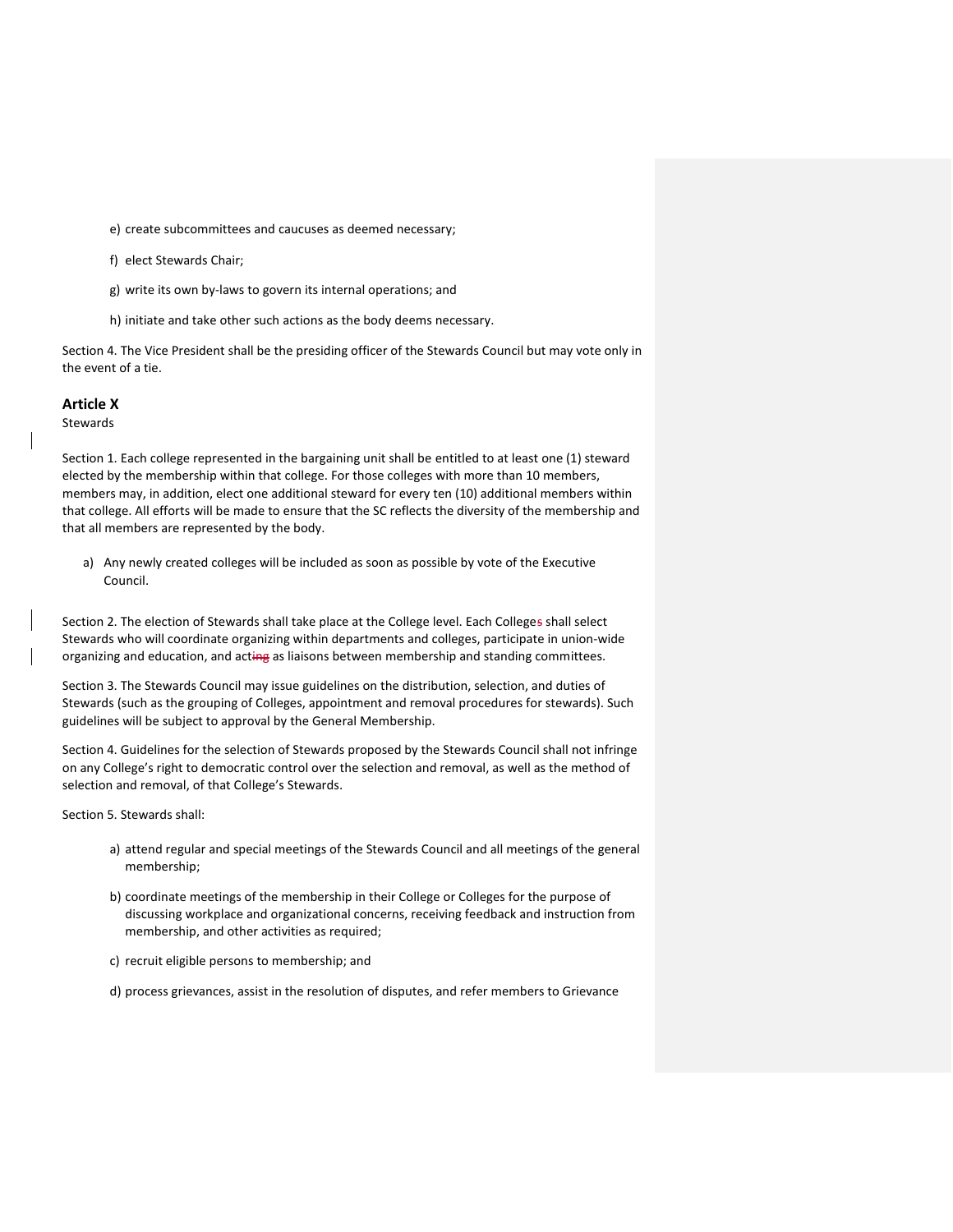Committee when appropriate.

# **Article XI**

Membership Meetings

Section 1. Regular membership meetings shall be held at least once during each of the fall and spring academic semesters.

Section 2. The Executive Council shall determine the time and place and give thirty (30) days notice of any general membership meeting.

Section 3. Special meetings of the membership may be called directly by the Stewards Council or by a petition of thirty percent (30%) of the membership.

# **Article XII**

Dues and Revenues

Section 1. Following acceptance of the initial contract, dues structures will be proposed by the Treasurer and voted on by the General Membership in order to guarantee per--capita dues to affiliates and an effective union. Local dues of this organization shall be recommended by the Executive Council and ratified by the membership. These dues are in addition to any dues mandated by the AFT, IFT, AAUP, or other affiliated organizations.

Section 2. Per-Per-capita dues are established at the IFT and AFT conventions. The Union will comply with the provisions of the 4FT-IFT and AFT Constitutions and By--Laws. The local union will be responsible for collecting agency fees and shall adopt procedures consistent with local, state, and federal law; IFT rules; and Article VIII, Sections 1 (a) - (d) of the AFT By--Laws.

# **Article XIII**

#### Affiliations

This organization shall maintain affiliation with the following organizations:

- a) The American Federation of Teachers. Whenever possible, the Union will send delegates to AFT's convention.
- b) The Illinois Federation of Teachers. Whenever possible, the Union will send delegates to IFT's convention.
- c) The American Association of University Professors. Whenever possible, the Union will send delegates to AFT's AAUP's convention.
- d) The Illinois American Federation of Labor--Congress of Industrial Organizations. Whenever possible, the Union will send delegates to Illinois AFL-CIO's convention.
- e) The Champaign County American Federation of Labor--Congress of Industrial Organizations. Whenever possible, the Union will send delegates to Champaign County AFL-CIO's